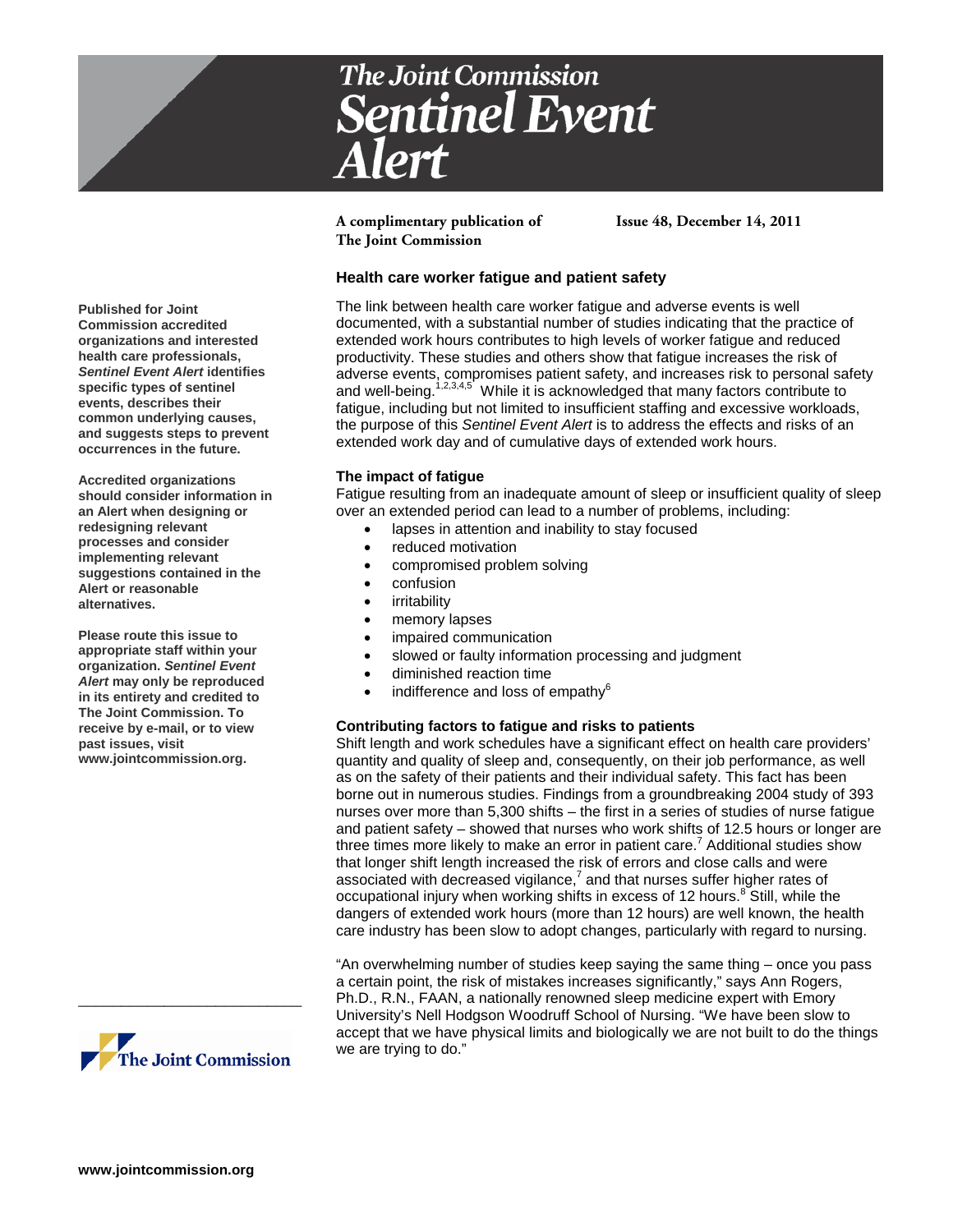*Sentinel Event Alert*, Issue 48 Page 2

Resident physician duty hours have also been the focus of many studies. While the Accreditation Council for Graduate Medical Education (ACGME) implemented duty hour restrictions in July 2003 limiting work shifts to a maximum of 30 hours and no more than 80 hours of work per week, numerous subsequent studies indicate that risks to patient safety and personal injury remain high for resident physicians working recurrent 24-hour shifts.<sup>9,10</sup> In September 2010, ACGME published the final version of new standards, which became effective in July 2011 [\(www.acgme-](http://www.acgme-2010standards.org/)[2010standards.org\)](http://www.acgme-2010standards.org/).

An article in the November 2007 *Joint Commission Journal on Quality and Patient Safety* concludes that evidence strongly suggests that extended duration work shifts significantly increase fatigue and impair performance and safety.<sup>11</sup> The article reports that residents who work traditional schedules with recurrent 24-hour shifts:

- Make 36 percent more serious preventable adverse events than individuals who work no more than 16 consecutive hours.<sup>12</sup>
- Make five times as many serious diagnostic errors<sup>12</sup>
- Have twice as many on-the-job attentional failures at night $13$
- Experience 61 percent more needlestick and other sharp injuries after their  $20<sup>th</sup>$ consecutive hour of work $14$
- Experience a 1.5 to 2 standard deviation deterioration in performance relative to baseline rested performance on both clinical and non-clinical tasks<sup>15</sup>
- Report making 300 percent more fatiguerelated preventable adverse events that led to a patient's death $^{16}$

A subsequent 2009 study also reveals an increased rate of complications among postnighttime surgical procedures performed by attending physicians who had slept less than six hours.<sup>17</sup>

"We have a culture of working long hours, and the impact of fatigue has not been a part of our consciousness," says Christopher P. Landrigan, M.D., M.P.H., director of the Sleep and Patient Safety Program, Brigham and Women's Hospital. The author of several research studies exploring the effects of provider sleep deprivation on patient and provider safety, Dr. Landrigan stresses the importance of reduced work hours for all health care workers, and the need for widespread education of health care providers to recognize their limits. "Most are unaware of sleep and

circadian biology and the degree that it affects performance. And, most do not realize how much research supports the need to make changes."<sup>18,19</sup>

#### **Actions suggested by The Joint Commission**

There are some evidence-based actions that health care organizations can take to help mitigate the risks of fatigue that result from extended work hours – and, therefore, protect patients from preventable adverse outcomes.

#### *For all organizations:*

- 1. Assess your organization for fatigue-related risks. This includes an assessment of off-shift hours and consecutive shift work, and a review of staffing and other relevant policies to ensure they address extended work shifts and hours.
- 2. Since patient hand-offs are a time of high-risk – especially for fatigued staff – assess your organization's hand-off processes and procedures to ensure that they adequately protect patients.<sup>20</sup>
- 3. Invite staff input into designing work schedules to minimize the potential for fatigue.
- 4. Create and implement a fatigue management plan that includes scientific strategies for fighting fatigue. These strategies can include: engaging in conversations with others (not just listening and nodding); doing something that involves physical action (even if it is just stretching); strategic caffeine consumption (don't use caffeine when you're already alert and avoid caffeine near bedtime); taking short naps (less than 45 minutes).<sup>21,22</sup> These strategies are derived from studies conducted by the National Aeronautics and Space Administration (NASA), which state that people can maximize their success by trying different combinations of countermeasures to find what works for them. The NASA studies stress that the only way to counteract the severe consequences of sleepiness is to sleep.<sup>21</sup> Strategies for determining shift durations and using caffeine to combat fatigue can be found in chapter 40 of "Patient Safety and Quality: An Evidence-Based Handbook for Nurses."<sup>23</sup>
- 5. Educate staff about sleep hygiene and the effects of fatigue on patient safety. Sleep hygiene includes getting enough sleep and taking naps, practicing good sleep habits (for example, engaging in a relaxing pre-sleep routine, such as yoga or reading), and avoiding food, alcohol or stimulants (such as caffeine) that can impact sleep. $21,22$

#### *Safety culture (for all organizations):*

6. Provide opportunities for staff to express concerns about fatigue. Support staff when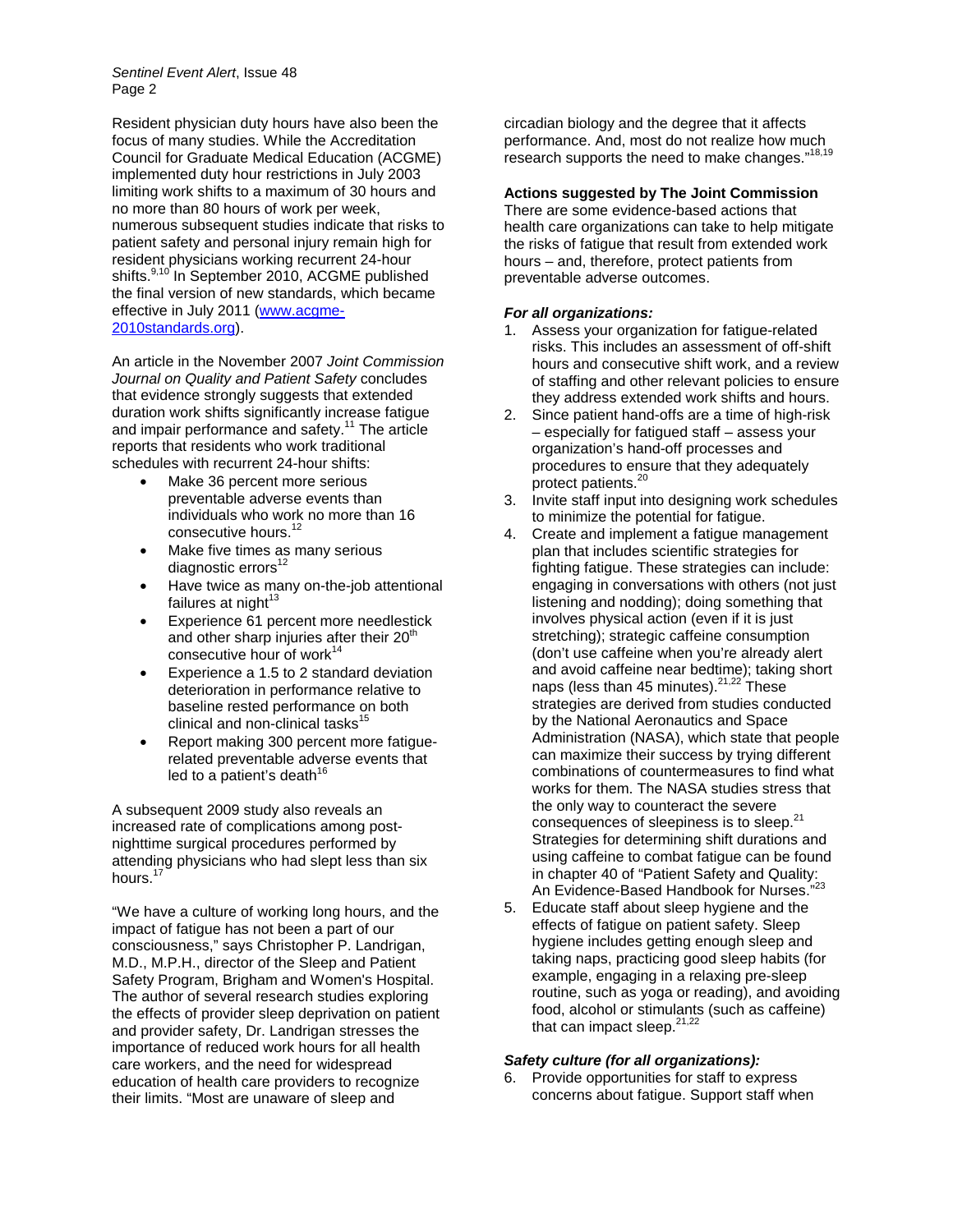appropriate concerns about fatigue are raised and take action to address those concerns.

- 7. Encourage teamwork as a strategy to support staff who work extended work shifts or hours and to protect patients from potential harm.<sup>20</sup> For example, use a system of independent second checks for critical tasks or complex patients.
- 8. Consider fatigue as a potentially contributing factor when reviewing all adverse events.

## *For organizations with a current policy that allows for sleep breaks for staff defined as essential by the organization:*

9. Assess the environment provided for sleep breaks to ensure that it fully protects sleep. Fully protecting sleep requires the provision of basic measures to ensure good quality sleep, including providing uninterrupted coverage of all responsibilities (including carrying pagers and phones, and coverage of both admissions and all continuing care by another provider), and providing a cool, dark, quiet, comfortable room, and, if necessary, use of eye mask and ear plugs.

# **See relevant Joint Commission requirements:**

LD.01.03.01 element of performance 5, LD.03.06.01 EP 3, LD.04.01.01 EP 2, LD.04.04.05 EP 13, PI.02.01.01 EPs 12-14, (hospital and long term care); NR.02.01.01 EP 1-6, NR.02.02.01 EP 1-4, (hospital)

#### **References**

 $1$  Institute of Medicine: Sleep disorders and sleep deprivation: an unmet public health problem. March 21, 2006[, http://www.iom.edu/Reports/2006/Sleep-Disorders](http://www.iom.edu/Reports/2006/Sleep-Disorders-and-Sleep-Deprivation-An-Unmet-Public-Health-Problem.aspx)[and-Sleep-Deprivation-An-Unmet-Public-Health-](http://www.iom.edu/Reports/2006/Sleep-Disorders-and-Sleep-Deprivation-An-Unmet-Public-Health-Problem.aspx)

 $Problem_agspx$  (accessed May 3, 2011)<br><sup>2</sup> Institute of Medicine: Resident duty hours: enhancing sleep, supervision, and safety. December 15, 2008, [http://www.iom.edu/Reports/2008/Resident-Duty-Hours-](http://www.iom.edu/Reports/2008/Resident-Duty-Hours-Enhancing-Sleep-Supervision-and-Safety.aspx)[Enhancing-Sleep-Supervision-and-Safety.aspx](http://www.iom.edu/Reports/2008/Resident-Duty-Hours-Enhancing-Sleep-Supervision-and-Safety.aspx) (accessed May 3, 2011)

Institute of Medicine: Keeping patients safe: transforming the work environment of nurses. Washington, DC: National Academy Press, November 3, 2003[, http://iom.edu/Reports/2003/Keeping-Patients-](http://iom.edu/Reports/2003/Keeping-Patients-Safe-Transforming-the-Work-Environment-of-Nurses.aspx)[Safe-Transforming-the-Work-Environment-of-](http://iom.edu/Reports/2003/Keeping-Patients-Safe-Transforming-the-Work-Environment-of-Nurses.aspx)

[Nurses.aspx](http://iom.edu/Reports/2003/Keeping-Patients-Safe-Transforming-the-Work-Environment-of-Nurses.aspx) (accessed May 3, 2011) <sup>4</sup> Philibert I: Sleep loss and performance in residents and nonphysicians: a meta-analytic examination. *Sleep*,

2005;28:1392-1402<br>
<sup>5</sup> Levine AC, Adusumilli J, Landrigan CP: Effects of reducing or eliminating resident work shifts over 16 hours: a systematic review, *Sleep*, 2010;33:1043-1053<br><sup>6</sup> Hughes RG, Rogers, AE: Are you tired? Sleep deprivation compromises nurses' health – and jeopardizes patients. *American Journal of Nursing*, March 2004;104(3)

 $7$  Rogers AE, et al: The working hours of hospital staff nurses and patient safety. *Health Affairs*, 2004;

 $28$ Trinkoff AM, et al: Work schedule, needle use, and needlestick injuries among registered nurses. *Infection Control and Hospital Epidemiology*, February

 $9$  Landrigan CP, et al: Interns' compliance with Accreditation Council for Graduate Medical Education work-hour limits. *Journal of the American Medical* 

<sup>10</sup> Landrigran CP, et al: Effects of the Accreditation Council for Graduate Medical Education duty hour limits on sleep, work hours, and safety. *Pediatrics*,

2008;122:250-258<br><sup>11</sup> Lockley SW, et al: Effects of health care provider work hours and sleep deprivation on safety and performance. *The Joint Commission Journal on Quality and Patient Safety*, November 2007;33(11)7-18,

[http://www.jointcommission.org/JQPS\\_11\\_07/](http://www.jointcommission.org/JQPS_11_07/) (accessed<br>December 14, 2011)

Landrigan CP, et al: Effect of reducing interns' work hours on serious medical errors in intensive care units. *New England Journal of Medicine*, October 28,

 $13$  Lockley SW, et al: Effect of reducing interns' weekly work hours on sleep and attentional failures. *New England Journal of Medicine*, October 28,

 $\frac{14}{14}$  Ayas NT, et al: Extended work duration and the risk of self-reported percutaneous injuries in interns. *Journal of the American Medical Association*, September 6,

2006;296:1055-1062<br><sup>15</sup> Philibert I: Sleep loss and performance in residents and non-physicians: A meta-analytic examination. *Sleep*,

 $16$  Barger LK, et al: Impact of extended-duration shifts on medical errors, adverse events, and attentional failures. *PloS Medicine*, December 2006;3:e487<br><sup>17</sup> Rothschild JM, et al: Risks of complications by

attending physicians after performing nighttime procedures. *Journal of the American Medical* 

*Association*, October 14, 2009;302:1565-1572<br><sup>18</sup> Czeisler, CA: The Gordon Wilson Lecture: Work Hours, Sleep and Patient Safety in Residency Training. *Transactions of the American Clinical and Climatological Association, Vol. 117, 2006*<br><sup>19</sup> Czejska: CA: M. K.

Czeisler, CA: Medical and Genetic Differences in the Adverse Impact of Sleep Loss on Performance: Ethical Considerations for the Medical Profession. *Transactions of the American Clinical and Climatological Association*, Vol. 120, 2009

<sup>20</sup> Blum, AB, et al: Implementing the 2009 Institute of Medicine recommendations on resident physician work hours, supervision, and safety. *Nature and Science of Sleep*, 2011;3:1-39,

[http://www.dovepress.com/articles.php?article\\_id=7741](http://www.dovepress.com/articles.php?article_id=7741) (accessed July 15, 2011)<br><sup>21</sup> Resolute 1.15

Rosekind, MR, et al: Fatigue Countermeasures: Alertness Management in Flight Operations. National Aeronautics and Space Administration, Southern California Safety Institute Proceedings, Long Beach, Calif., 1994[, http://human-](http://human-factors.arc.nasa.gov/zteam/fcp/pubs/scsi.html)

[factors.arc.nasa.gov/zteam/fcp/pubs/scsi.html](http://human-factors.arc.nasa.gov/zteam/fcp/pubs/scsi.html) (accessed June 3, 2011)